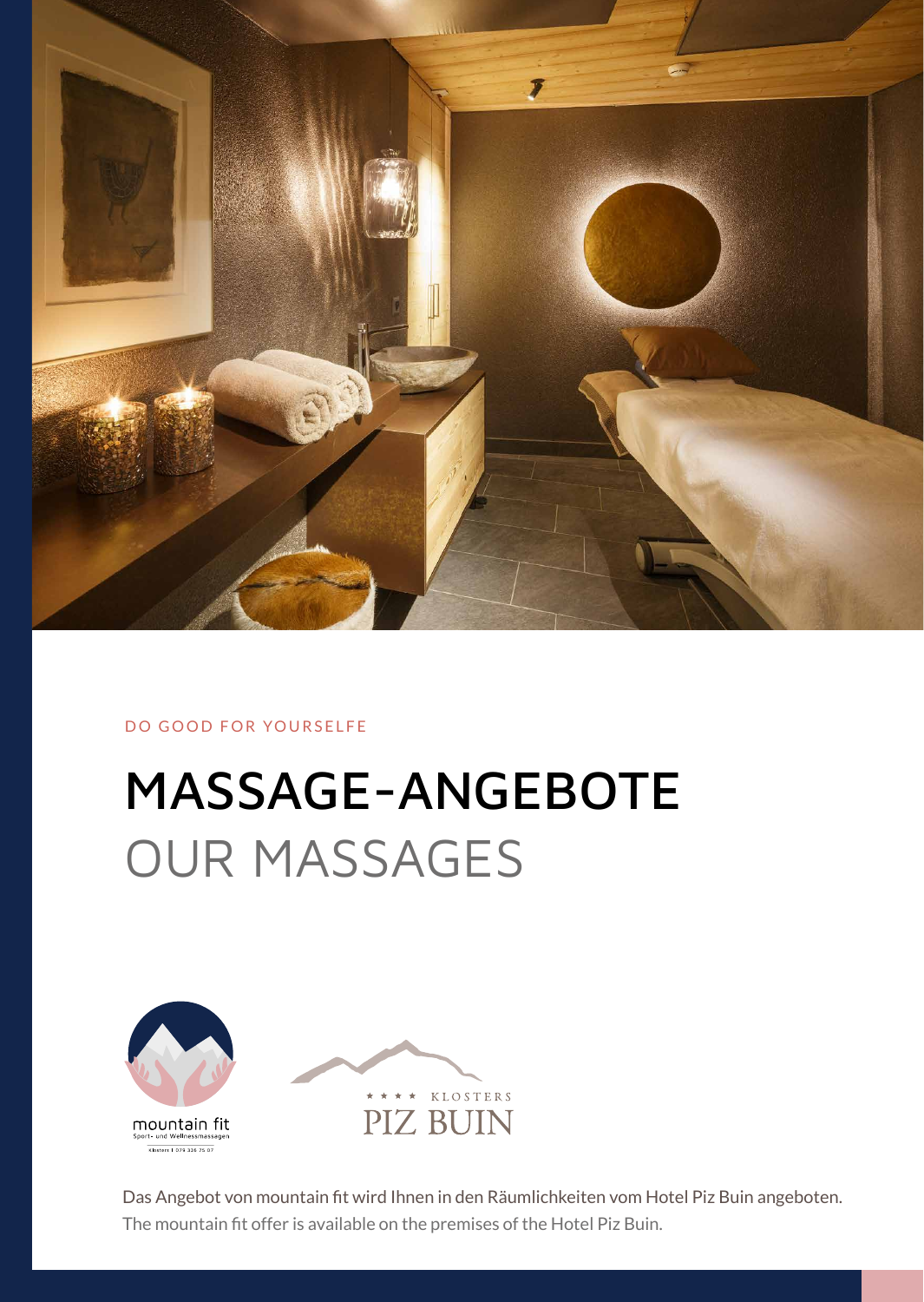

#### THE BEST CHOICE

## Unsere Massage-Angebote Our Massages

Gönnen Sie sich eine wohltuende Massage und fühlen Sie sich danach wieder entspannt und unbeschwert. Von der klassischen Ganzkörpermassage bis zur Schröpfmassage und Lymphdrainage bieten wir alles, um das Gleichgewicht von Körper, Geist und Seele wieder in Einklang zu bringen.

Treat yourself to a soothing massage and feel relaxed and carefree. From a classical full body massage to a cupping massage and lymphatic drainage, we offer everything to balance body, mind and soul.

#### **PIZ BUIN MASSAGE**

Geniessen Sie unser Piz-Buin-Massageerlebnis mit den naturreinen Ölen von bepure. Vier verschiedene Anwendungen in Form einer Massage: Ganzkörper-, Fuss-, Kopf- und Gesichtsmassage. Und alle vier Massagen haben ein gemeinsames Ziel: Ihre Entspannung.



 $\left(\begin{array}{cc} \overline{1} \\ 1 \end{array}\right)$  80' / CHF 200 / \*\*

#### **GANZKÖRPERMASSAGE**

Die klassische Massage regt den Stoffwechsel an, lockert Verspannungen und kräftigt Ihre Muskulatur. Das Ergebnis ist allgemeines Wohlbefinden und Entspannung.



 50' / CHF 120 / \*\*\* 80' / CHF 180 / \*\*\*

#### **PIZ BUIN MASSAGE**

Enjoy our Piz Buin massage experience with pure natural oils from bepure. Four different massageapplications: Full body massage, foot, head and face massage. And all four massages have one goal in common: Your relaxation.



#### **FULL BODY MASSAGE**

The traditional massage stimulates the metabolism, loosens tensions and strengthens your muscles. The result is general well-being and relaxation.



 50' / CHF 120 / \*\*\* 80' / CHF 180 /\*\*\*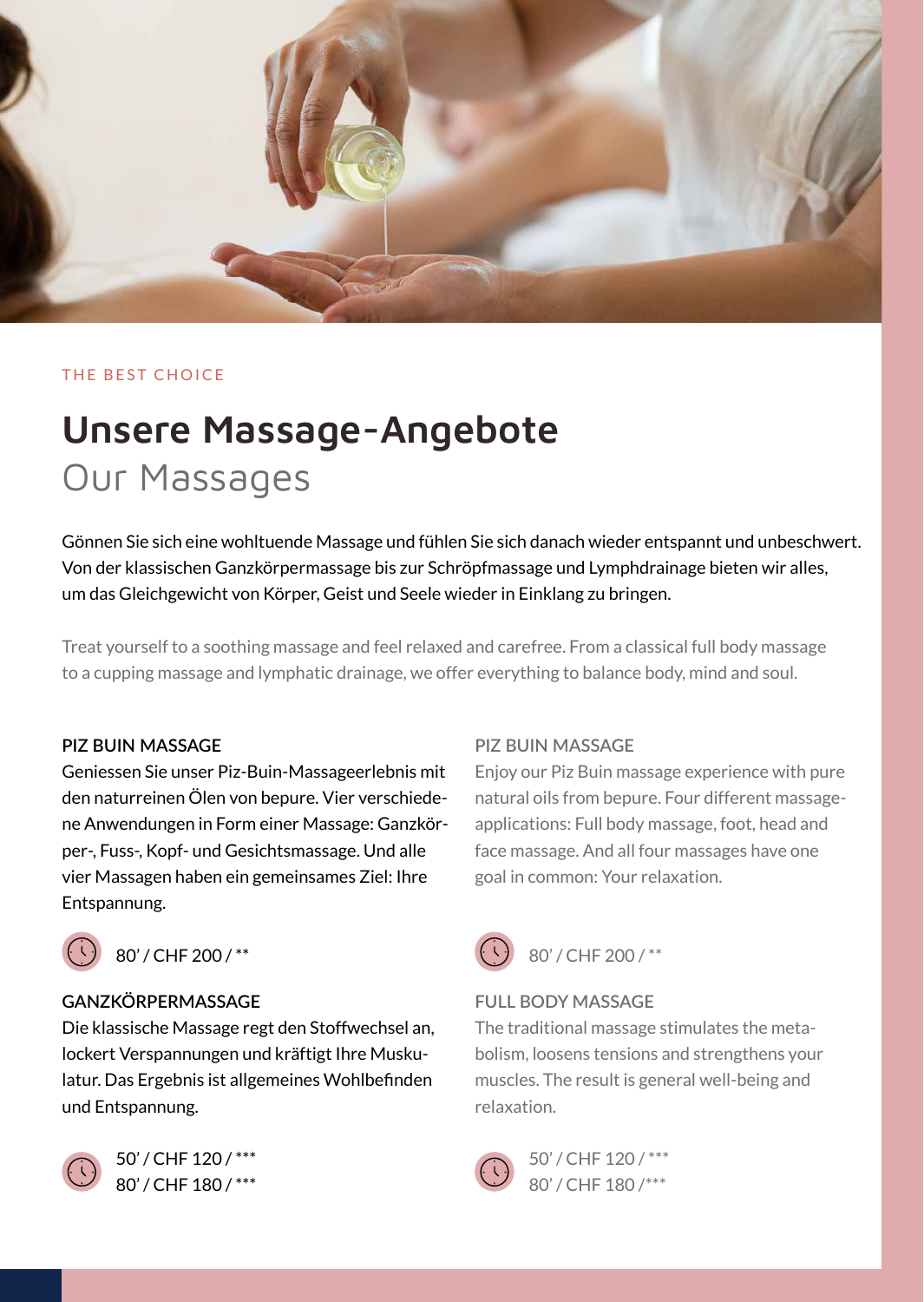#### **FUSSMASSAGE**

Unsere Füsse tragen uns durchs Leben... Gönnen Sie sich und Ihren Füssen mal eine Ruhepause mit einer klassischen Fuss- und Unterschenkelmassage.



50' / CHF 120 / \*\*\*

#### **TEILKÖRPERMASSAGE**

Bei der Teilkörpermassage werden nach Ihrem Wunsch Beine, Füsse, Arme, Rücken oder Schulter/Nacken 25 Minuten lang massiert.



25' / CHF 70 / \*\*\*

#### **AROMATOUCH™ TECHNIK**

Bei dieser besonderen Anwendung werden acht verschiedene naturreine ätherische Öle von doTERRA verwendet. Diese werden in einer bestimmten Reihenfolge auf die Energie-Zonen des Rückens und der Fusssohlen aufgetragen und mit sanften Bewegungen eingearbeitet. Sie erfahren eine Tiefenentspannung pur.

50' / CHF 130 / \*

#### **SCHRÖPFMASSAGE**

Schröpfmassage wird hauptsächlich am Rücken durchgeführt und löst Verklebungen des Bindegewebes.



### **SCHULTER-, NACKEN- MIT FUSSMASSAGE**

Ist eine der schönsten Kombinationen von Massagen zum Entspannen und Wohlfühlen.



50' / CHF 120 / \*\*\*

#### **FOOT MASSAGE**

Our feet carry us through life ... Treat yourself and your feet to a break with a classic foot and lower leg massage.



### $\begin{pmatrix} 1 & 50' & CHF & 120 \end{pmatrix}$  \*\*\*

#### **PARTIAL BODY MASSAGE**

With the partial body massage, your legs, feet, arms, back or shoulder/neck are massaged for 25 minutes, according to your wishes.

 $25'/CHF70/***$ 

#### **AROMATOUCH™ TECHNIQUE**

In this particular treatment eight different pure natural essential oils by doTERRA are used. These are applied in a specific order and massaged in with gentle movements onto the energy zones of the back and soles of the feet. You experience pure and deep relaxation.



**CUPPING MASSAGE**

Cupping massage is performed mainly on the back and triggers adhesions of the connective tissue.

 $25'/CHF70/***$ 

**SHOULDER, NECK WITH FOOT MASSAGE** Is one of the most beautiful combinations of massages to relax and feel good.



 $\big)$  50' / CHF 120 / \*\*\*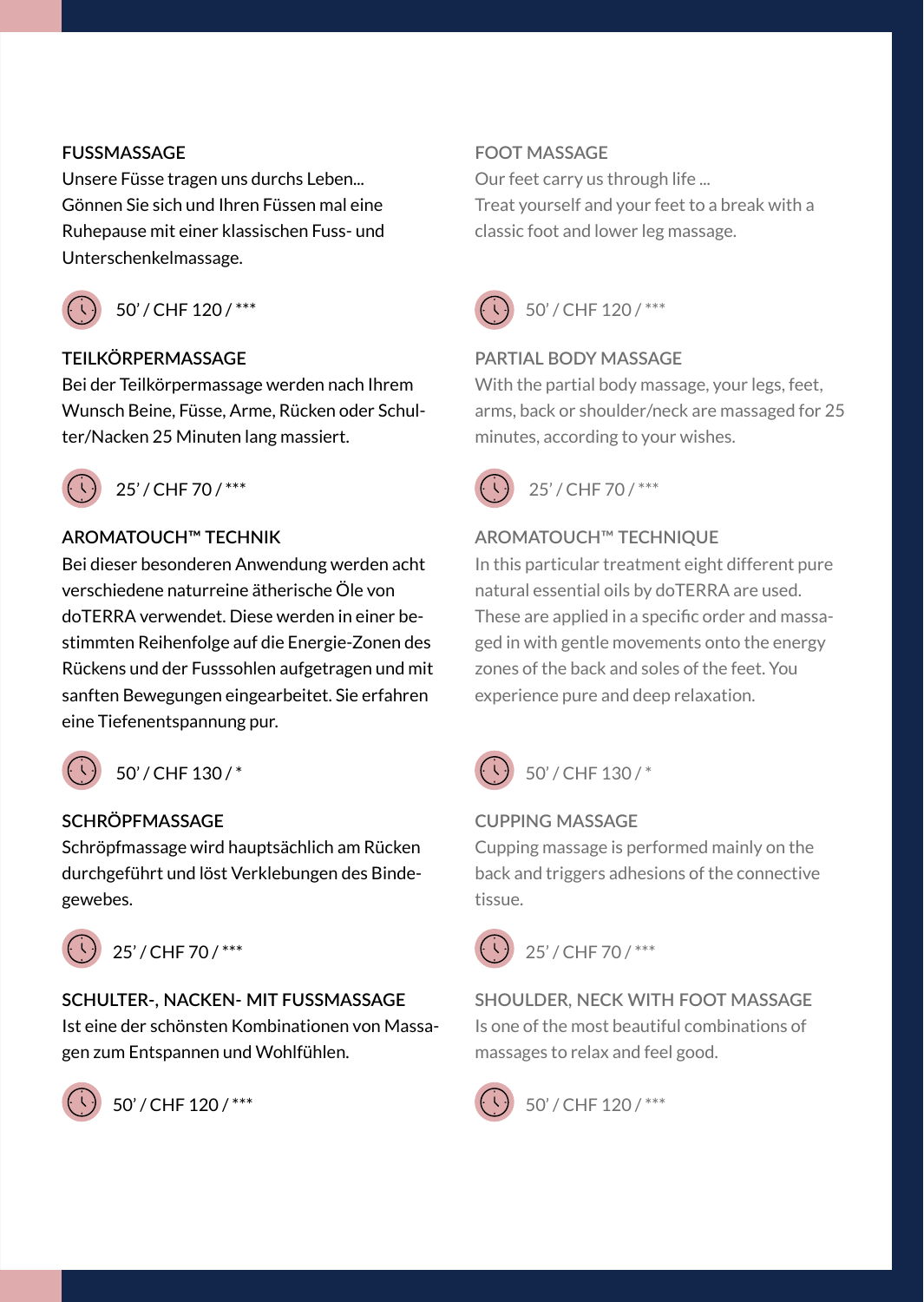#### **KERZENMASSAGE**

Eine bezaubernde Massage mit einer natürlichen Kerze, die sich nach dem Anzünden in eine wohlriechende, warme Massagebutter verwandelt. Wählen Sie Ihre Kerze aus, mit der Sie sich massieren und inspirieren lassen möchten.



### $(1)$  50' / CHF 130 /\*\*

### **AROMATOUCH™ TECHNIK FÜR KINDER** (2-12 JAHREN)

Die AromaTouch ist nicht nur ein entspannendes Erlebnis für Erwachsene, sondern auch für Kinder. Sie bringt Körper, Geist und Seele wieder in Balance.



### 25' / CHF 65 / \*

#### **LYMPHDRAINAGE**

Sanfte, rhythmische Bewegungen bringen Sie in eine Tiefenentspannung. Durch diese Bewegungen wird die Lymphflüssigkeit zum Fliessen gebracht und sorgt dafür, dass das Gewebe entschlackt und die Zellen besser mit Nährstoffen versorgt werden.



 25' / CHF 75 / \* 50' / CHF 130 / \*

#### **CANDLE MASSAGE**

An enchanting massage with a natural candle that turns into a fragrant, warm massage butter after lighting. Choose your candle to be massaged and inspired with.



#### **AROMATOUCH™ TECHNIQUE FOR KIDS** (2-12 YEARS)

The AromaTouch is not only a relaxing experience for adults, but also for children. It brings back body, mind and soul back into balance.



#### **LYMPHATIC DRAINAGE**

Soft, rhythmic movements bring you into a deep state of relaxation. These movements get the lymph fluid to flow and ensure that the tissue is detoxified and the cells are better supplied with nutrients.



Die Sterne \* sind eine Angabe zur Intensität des Massagedrucks \* sanft bis \*\*\*\* stark. The stars  $*$  are an indication to the intensity of the pressure during the massage  $*$  soft to  $***$  strong.

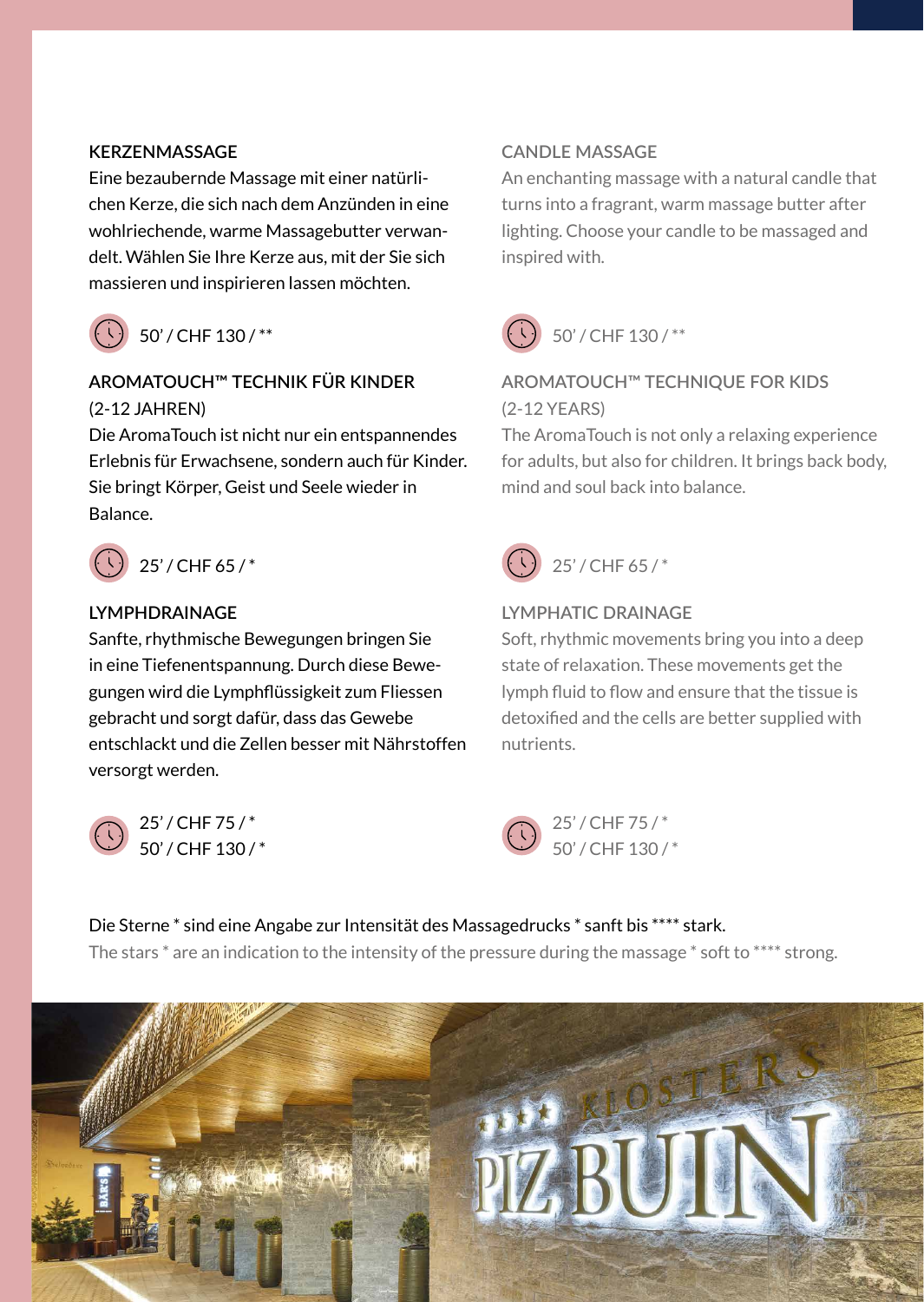#### GOOD TO KNOW

# Termin buchen und "gut zu wissen" Booking and "good to know"

Terminreservationen nimmt die Rezeption gerne persönlich oder unter folgender Telefonnummer entgegen: 081 423 33 33 / Hotel intern: 2533

Wir empfehlen Ihnen eine frühzeitige Buchung der Behandlungen, damit wir ganz nach Ihren Wünschen planen können. Sollten Sie Ihre Behandlung nicht in Anspruch nehmen können, bitten wir Sie, diese 24 Stunden im Voraus kostenfrei zu stornieren. Wir bitten um Verständnis, dass bei späteren Stornierungen 50% des Anwendungspreises verrechnet werden. Bei kurzfristigen Stornierungen (bis zu 2 Stunden vor der Behandlung), werden 100% des Anwendungspreises verrechnet.

Feel free to book a treatment directly with reception or at this number: 081 423 33 33 / Hotel guests: 2533

We recommend, to book early so we can plan according to your requirements. Should you not be able to use your appointment we kindly ask you to cancel 24h prior to your booking without any charge. We ask for your understanding that we have to charge 50% of the treatment costs if you cancel later than that. For cancellation at very short notice (up to 2 hours before the treatment), we have to charge 100% of the treatment costs.